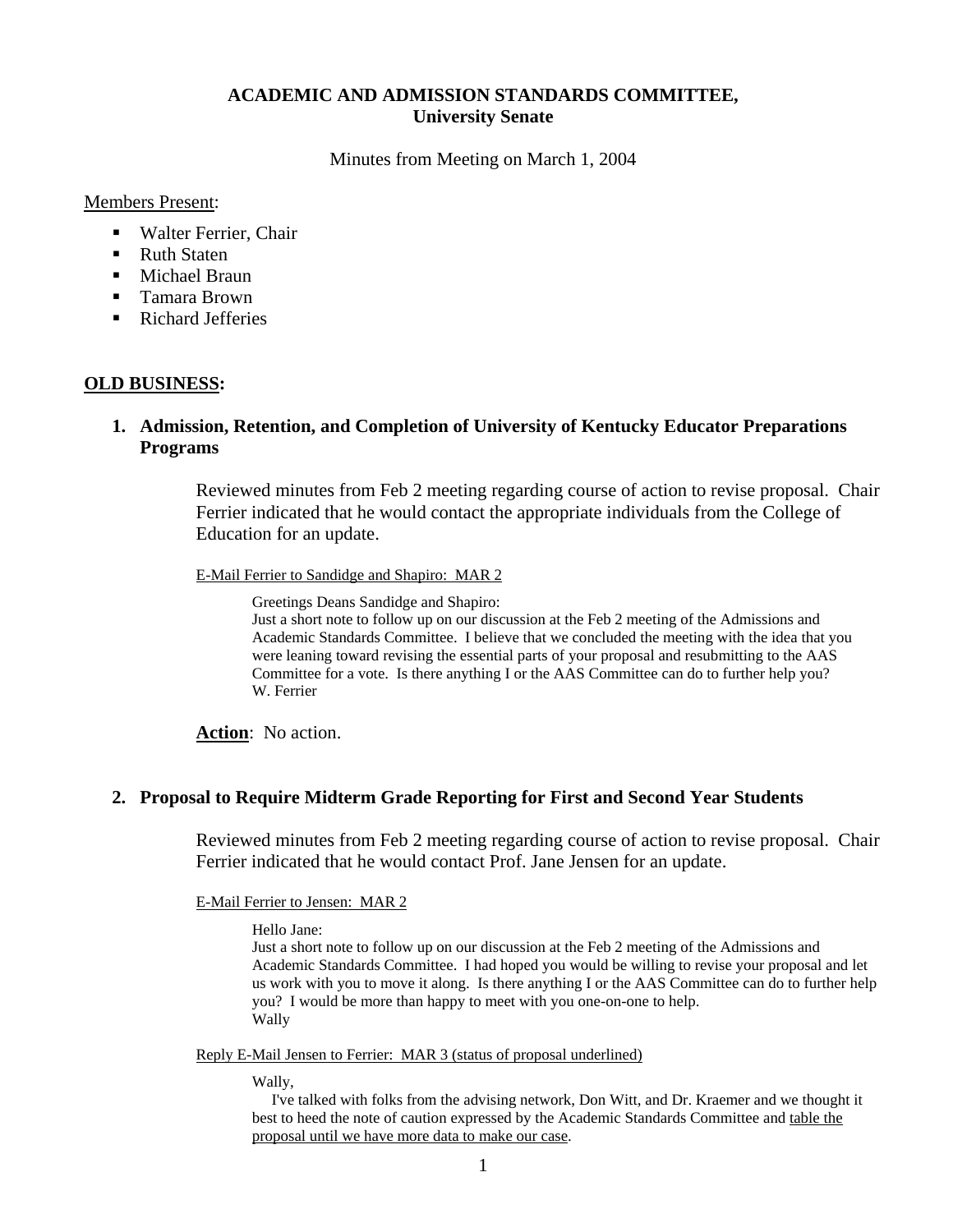To that end we are piloting the process of voluntary reporting of midterm grades with four courses that are high indicators of first year student success (or lack thereof). These are General Chem 105, Biology 150, Math 123, and English 101. The instructors in these classes have agreed to submit letter grades to the registrar's office and we'll see how the process works out for the registrar's office and academic support personnel.

 What has become immediately clear is that the interpretation by faculty and instructional staff of what it means to *"inform the undergraduate students in their courses of their current progress based on the criteria in the syllabus"* varies widely. Rarely is it interpreted as providing a single, clear statement of the student's progress as an A, B, C, etc. would do. More often, faculty feel that if they simply provide the raw scores earned to date the students can then judge for themselves. Experience and the students tell us that this is not the case, especially in the first semester of college.

 What process do we have to ask the senate to clarify what is meant by "inform of current progress"? Is the something that the individual colleges may define for themselves? If so, then a voluntary reporting of letter grades into the central system may provide an answer. In any case, we'll soon see whether this is at all feasible and if having those letter grades is useful to the advising staff and beneficial to the affected students.

 Thanks again for giving me time to make our case. Jane

**Action**: No action.

#### **NEW BUSINESS:**

### **3. [College of Medicine Graduation Requirement Changes](http://www.uky.edu/USC/Comms/AAS/February2004/Coll of Med Grad Requirements.pdf)**

Discussed proposed changes (see underlined) for College of Medicine graduation requirements:

Passing scores on both the Step 1 written examination (taken at the end of Year 2), and Step 2 written examination and clinical skills examination. Students have from the end of their third year through December 31 of their senior year to pass both parts of the Step 2 examinations. Students have three attempts to pass before dismissal, with appeals. Students are not required to take Step 2 examinations in any particular order.

Action: Committee voted in favor of supporting the proposed changes (unanimous).

#### **4. Change in MS Nursing Requirements**

Discussed proposed changes (see underlined) progression requirements for the MSN degree:

- Minimum of 3.0 cumulative graduate GPA
- Minimum of a grade of 'B' or better on all graduate nursing courses (NUR) with a clinical component is required for progression to the next clinical course and for graduation
- Minimum of 3.0 GPA in all graduate nursing courses (NUR) required for graduation

**Action**: Committee voted in favor of supporting the proposed changes (unanimous).